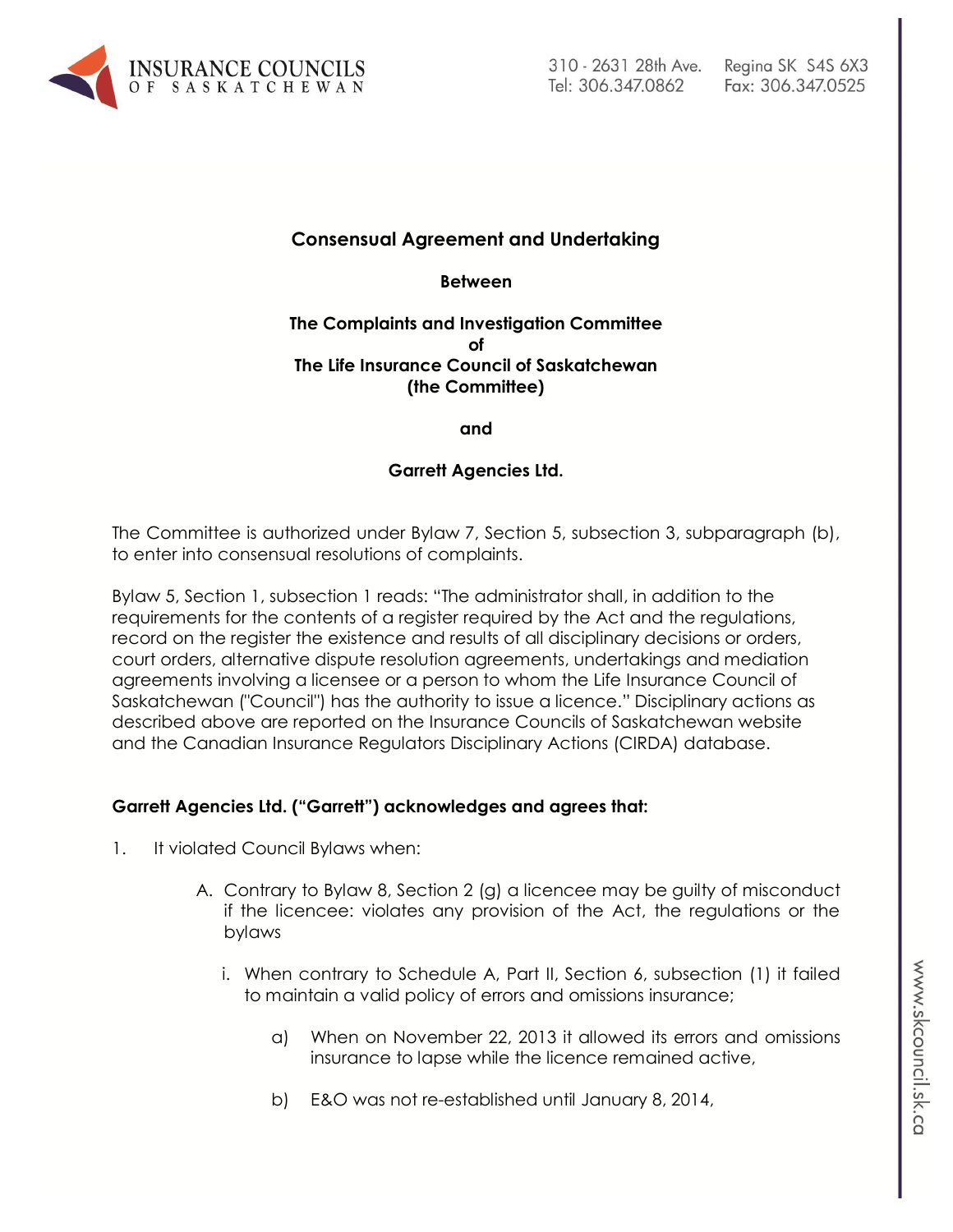- c) Garrett was without E&O coverage for 47 days; and
- ii. When contrary to Schedule A, Part II, Section 6, subsection (2) it failed to immediately notify Council of cancellation or non-renewal of his errors and omissions insurance.
- 2. Its rights to appear before a Discipline Committee of Council have been explained to it and it fully understands it's rights and/or obligations under Council Bylaw 10;
- 3. It waives its rights to appear before a Discipline Committee and undertakes not to exercise any appeal rights it may have under Council Bylaw 10, Section 3 or *The Saskatchewan Insurance Act,* (the Act) as it relates to matters set out in this Consensual Agreement and Undertaking (Agreement).
- 4. This Agreement does not preclude the Life Council from pursuing any other investigation against Garrett for activities not identified in this Agreement that may be in violation of Council Bylaws or the Act.
- 5. It has been advised by the Committee that it is in its interests to obtain independent legal advice before entering into this Agreement.
	- a. Garrett has obtained such independent legal advice and is satisfied with the same, prior to executing this Agreement, or
	- b. Garrett has willingly chosen not to obtain such advice prior to executing this Agreement.
- 6. Garrett hereby affirms that it has read and understood the terms of this Agreement, and is signing it voluntarily and of its own free will.

### **Garrett, having waived it's rights, undertakes to:**

- 1. Pay a fine in the amount of \$565.00; and
- 2. Reimburse Council's investigation costs in the amount of \$330.00.
- 3. Garrett will pay all fines and investigative costs within 30 days of receipt of this Agreement.
- 4. Garrett will ensure E&O insurance is in place while Garrett continues to hold an insurance licence.

# **The Committee's Agreement:**

1. The Committee agrees to accept from Garrett the payment of \$895.00 as full and final resolution of his violation of Council's Bylaws as outlined in this Agreement; and